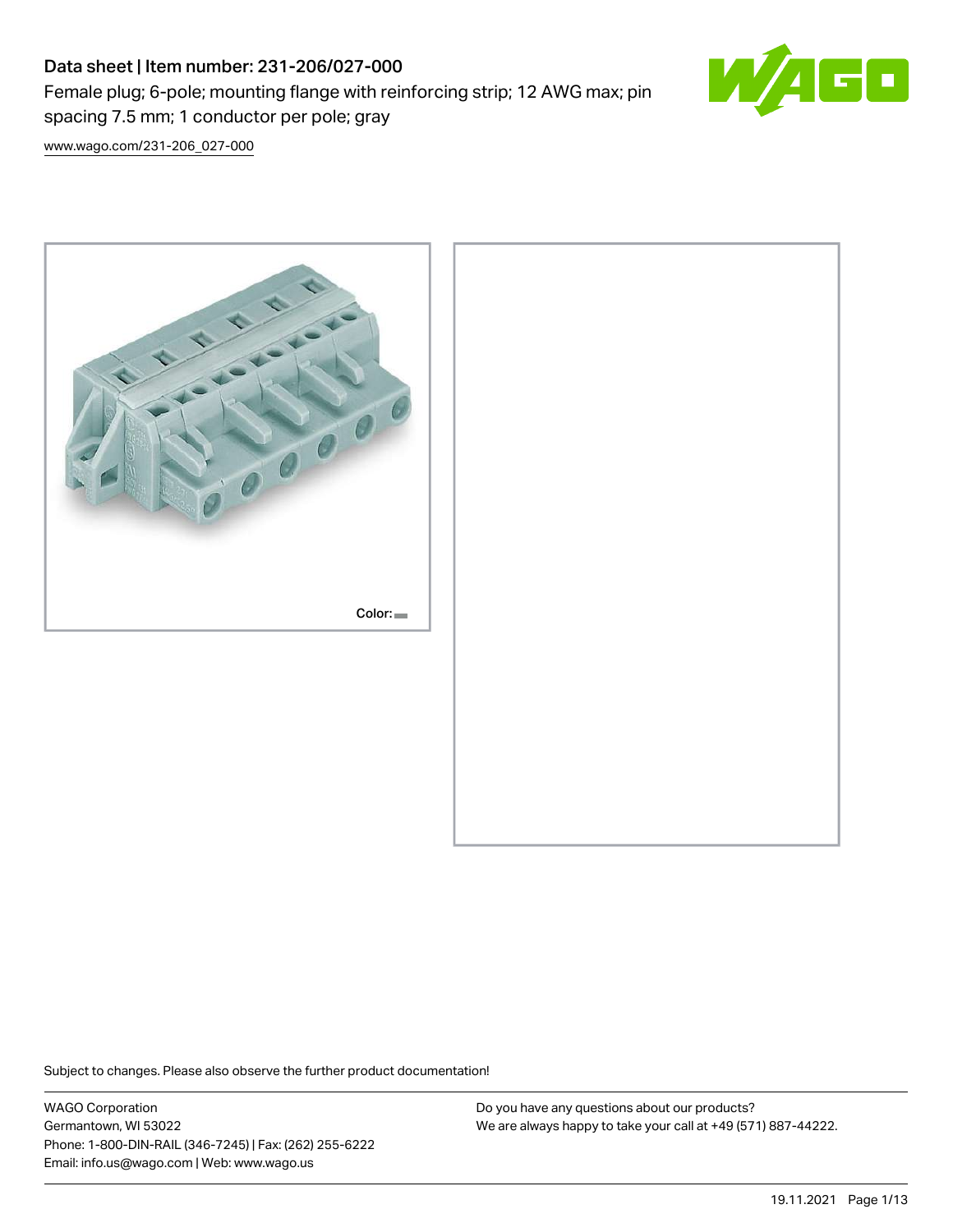



 $L =$  (pole no.  $-1$ ) x pin spacing + 5 mm

 $L_1 = L + 3$  mm

 $L_2 = L + 8.8$  mm

 $L_3 = L + 14.8$  mm

2- to 3-pole female connectors – one latch only

## Item description

■ Universal connection for all conductor types

Subject to changes. Please also observe the further product documentation!

WAGO Corporation Germantown, WI 53022 Phone: 1-800-DIN-RAIL (346-7245) | Fax: (262) 255-6222 Email: info.us@wago.com | Web: www.wago.us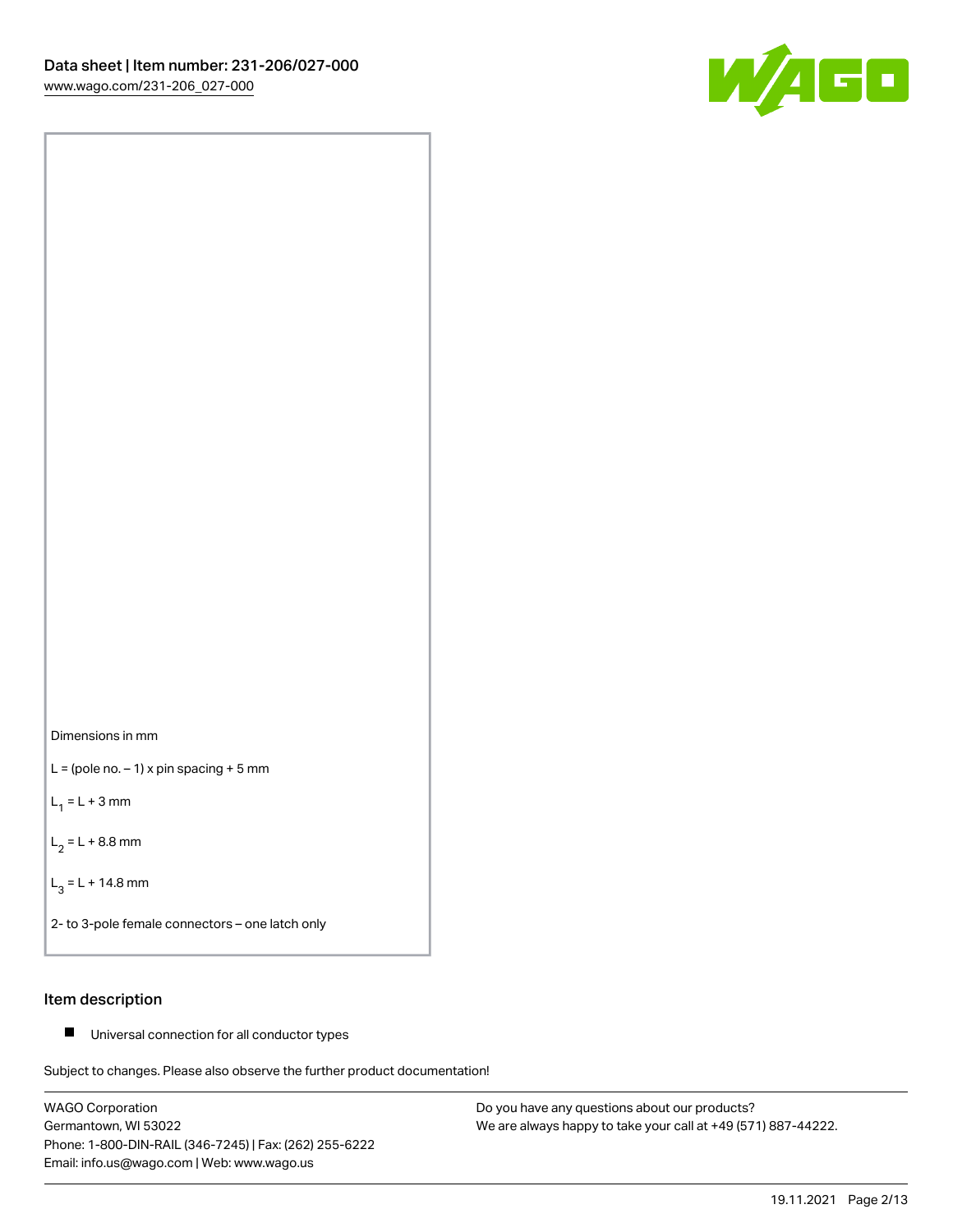

- $\blacksquare$ Easy cable pre-assembly and on-unit wiring via vertical and horizontal CAGE CLAMP<sup>®</sup> actuation
- $\blacksquare$ Integrated test ports
- $\blacksquare$ With coding fingers

# Data

| Safety information 1 | The MCS-MULTI CONNECTION SYSTEM includes connectors<br>without breaking capacity in accordance with DIN EN 61984. When<br>used as intended, these connectors must not be connected<br>/disconnected when live or under load. The circuit design should<br>ensure header pins, which can be touched, are not live when<br>unmated. |
|----------------------|-----------------------------------------------------------------------------------------------------------------------------------------------------------------------------------------------------------------------------------------------------------------------------------------------------------------------------------|
| Variants:            | Gold-plated or partially gold-plated contact surfaces<br>Other versions (or variants) can be requested from WAGO Sales or<br>configured at https://configurator.wago.com/                                                                                                                                                         |

# Electrical data

#### IEC Approvals

| Ratings per                 | IEC/EN 60664-1                                                        |
|-----------------------------|-----------------------------------------------------------------------|
| Rated voltage (III / 3)     | 500 V                                                                 |
| Rated surge voltage (III/3) | 6 <sub>k</sub> V                                                      |
| Rated voltage (III/2)       | 630 V                                                                 |
| Rated surge voltage (III/2) | 6 <sub>k</sub> V                                                      |
| Nominal voltage (II/2)      | 1000V                                                                 |
| Rated surge voltage (II/2)  | 6 <sub>k</sub> V                                                      |
| Rated current               | 16 A                                                                  |
| Legend (ratings)            | $(III / 2)$ $\triangle$ Overvoltage category III / Pollution degree 2 |

## UL Approvals

| Approvals per                  | UL 1059 |
|--------------------------------|---------|
| Rated voltage UL (Use Group B) | 300 V   |
| Rated current UL (Use Group B) | 15 A    |
| Rated voltage UL (Use Group D) | 300 V   |
| Rated current UL (Use Group D) | 10 A    |

| <b>WAGO Corporation</b>                                | Do you have any questions about our products?                 |
|--------------------------------------------------------|---------------------------------------------------------------|
| Germantown, WI 53022                                   | We are always happy to take your call at +49 (571) 887-44222. |
| Phone: 1-800-DIN-RAIL (346-7245)   Fax: (262) 255-6222 |                                                               |
| Email: info.us@wago.com   Web: www.wago.us             |                                                               |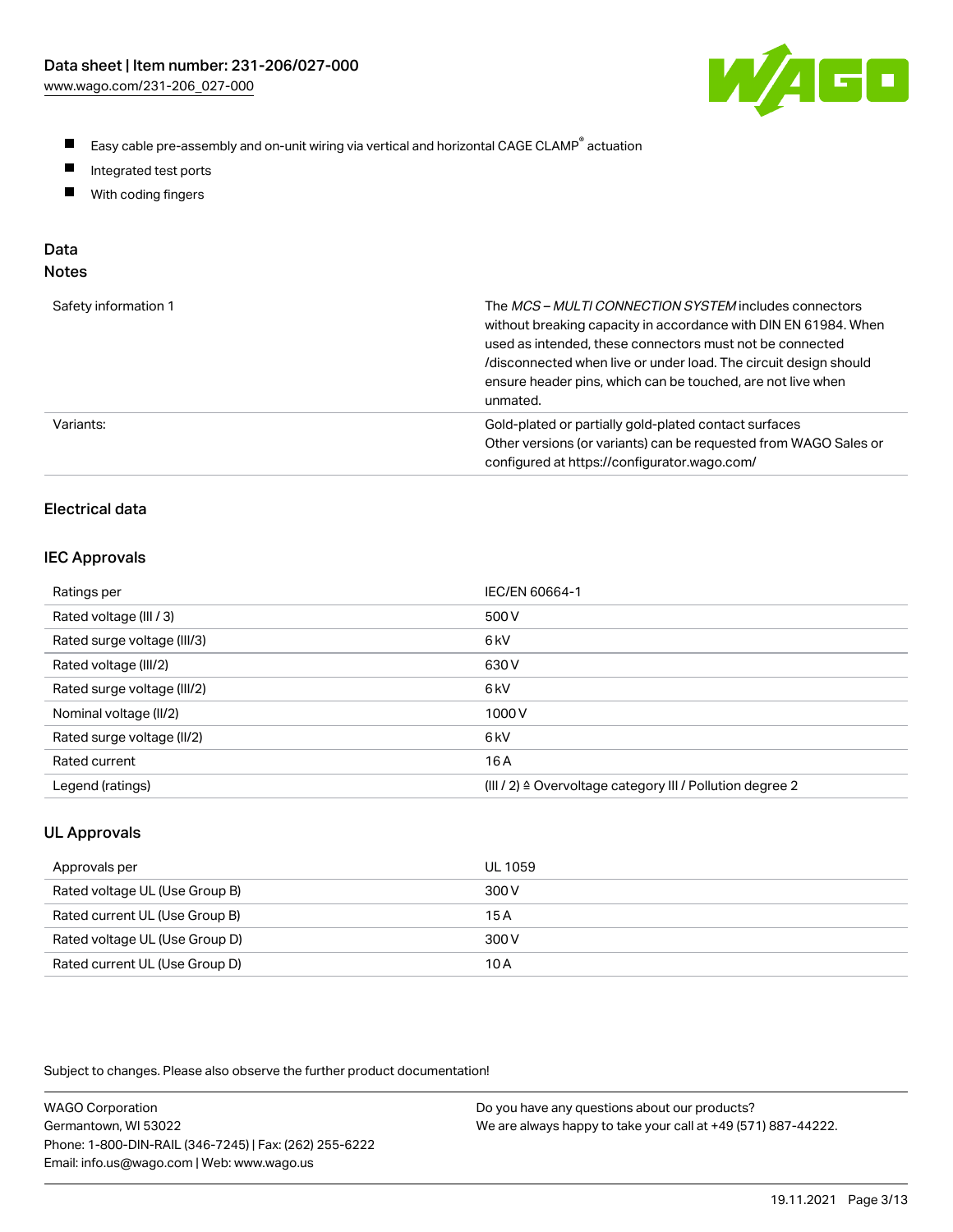

## Ratings per UL

| Rated voltage UL 1977 | 600 V |
|-----------------------|-------|
| Rated current UL 1977 |       |

### CSA Approvals

| Approvals per                   | CSA   |
|---------------------------------|-------|
| Rated voltage CSA (Use Group B) | 300 V |
| Rated current CSA (Use Group B) | 15 A  |
| Rated voltage CSA (Use Group D) | 300 V |
| Rated current CSA (Use Group D) | 10 A  |

#### Connection data

| Total number of connection points |  |
|-----------------------------------|--|
| Total number of potentials        |  |
| Number of connection types        |  |
| Number of levels                  |  |

#### Connection 1

| Connection technology                             | CAGE CLAMP <sup>®</sup>                 |
|---------------------------------------------------|-----------------------------------------|
| Actuation type                                    | Operating tool                          |
| Solid conductor                                   | $0.08$ 2.5 mm <sup>2</sup> / 28  12 AWG |
| Fine-stranded conductor                           | $0.082.5$ mm <sup>2</sup> / 28  12 AWG  |
| Fine-stranded conductor; with insulated ferrule   | $0.251.5$ mm <sup>2</sup>               |
| Fine-stranded conductor; with uninsulated ferrule | $0.252.5$ mm <sup>2</sup>               |
| Strip length                                      | 89 mm / 0.31  0.35 inch                 |
| Number of poles                                   | 6                                       |
| Conductor entry direction to mating direction     | 0°                                      |

# Physical data

| Pin spacing | 7.5 mm / 0.295 inch   |
|-------------|-----------------------|
| Width       | 57.3 mm / 2.256 inch  |
| Height      | 14.3 mm / 0.563 inch  |
| Depth       | 26.45 mm / 1.041 inch |

| <b>WAGO Corporation</b>                                | Do you have any questions about our products?                 |
|--------------------------------------------------------|---------------------------------------------------------------|
| Germantown, WI 53022                                   | We are always happy to take your call at +49 (571) 887-44222. |
| Phone: 1-800-DIN-RAIL (346-7245)   Fax: (262) 255-6222 |                                                               |
| Email: info.us@wago.com   Web: www.wago.us             |                                                               |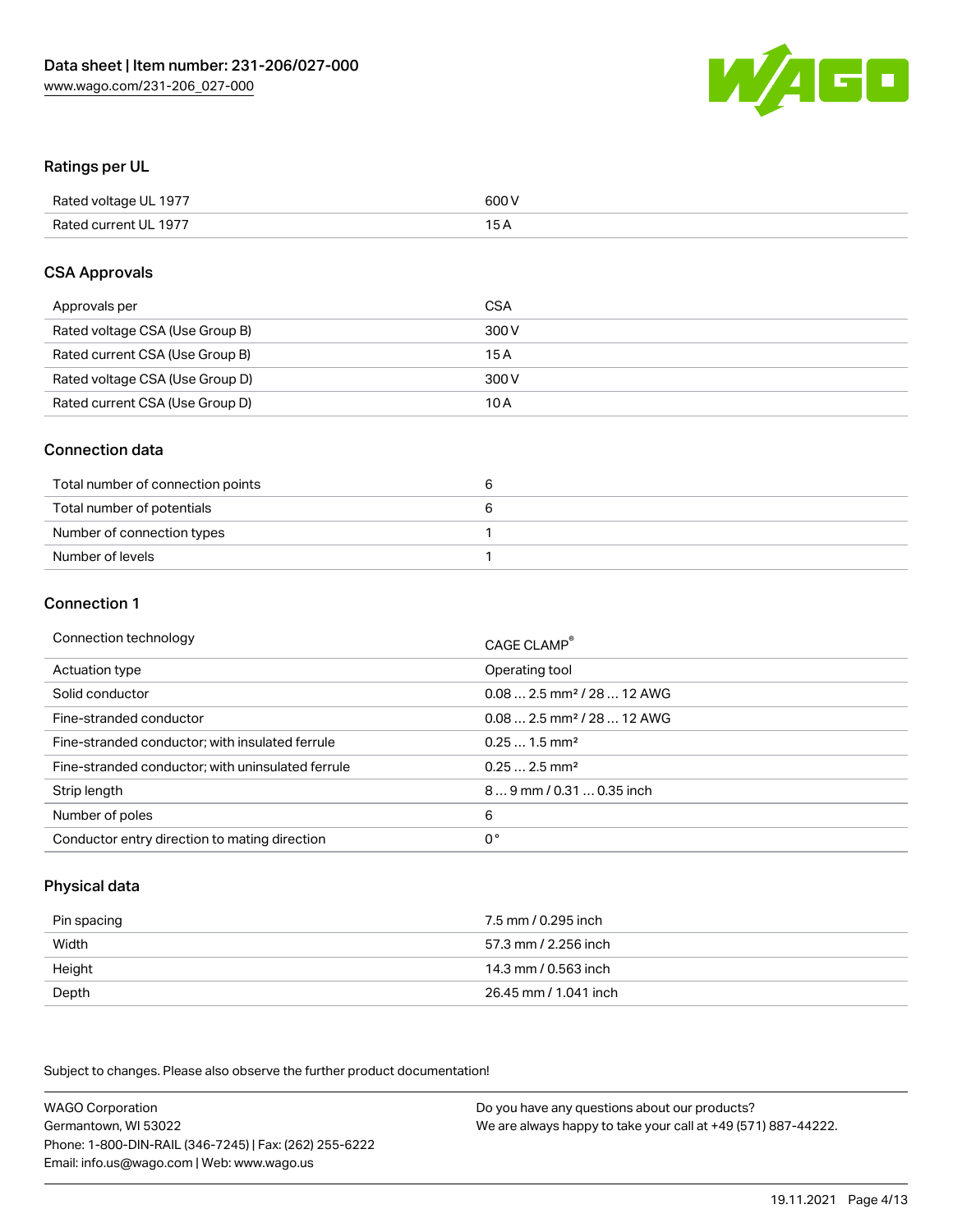

#### Mechanical data

| Mounting type           | Mounting flange       |
|-------------------------|-----------------------|
| Mounting type           | Feed-through mounting |
|                         | Panel mounting        |
| with reinforcing strips |                       |

# Plug-in connection

| Contact type (pluggable connector) | Female connector/socket |
|------------------------------------|-------------------------|
| Connector (connection type)        | for conductor           |
| Mismating protection               | No.                     |
| Locking of plug-in connection      | Without                 |

#### Material data

| Color                       | gray                              |
|-----------------------------|-----------------------------------|
| Material group              |                                   |
| Insulation material         | Polyamide (PA66)                  |
| Flammability class per UL94 | V <sub>0</sub>                    |
| Clamping spring material    | Chrome nickel spring steel (CrNi) |
| Contact material            | Copper alloy                      |
| Contact plating             | tin-plated                        |
| Fire load                   | 0.233 MJ                          |
| Weight                      | 13.5g                             |

### Environmental requirements

| ⊥+85 °C<br>Limit temperature range<br>-60 |
|-------------------------------------------|
|-------------------------------------------|

## Commercial data

| Product Group         | 3 (Multi Conn. System) |
|-----------------------|------------------------|
| PU (SPU)              | 25 Stück               |
| Packaging type        | box                    |
| Country of origin     | <b>DE</b>              |
| <b>GTIN</b>           | 4044918367110          |
| Customs tariff number | 8536694040             |

| <b>WAGO Corporation</b>                                | Do you have any questions about our products?                 |
|--------------------------------------------------------|---------------------------------------------------------------|
| Germantown, WI 53022                                   | We are always happy to take your call at +49 (571) 887-44222. |
| Phone: 1-800-DIN-RAIL (346-7245)   Fax: (262) 255-6222 |                                                               |
| Email: info.us@wago.com   Web: www.wago.us             |                                                               |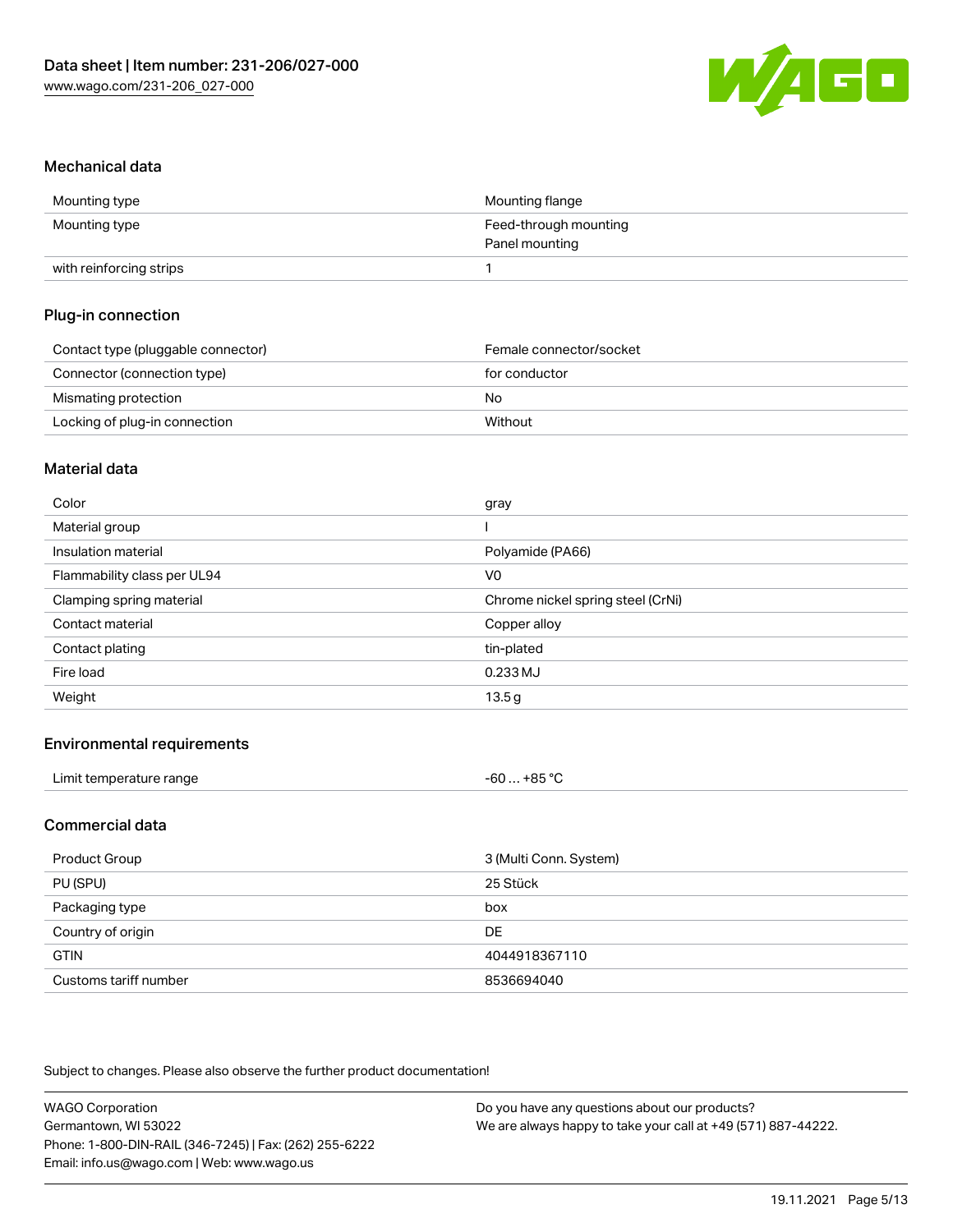

# Approvals / Certificates

#### Country specific Approvals

|              |                                 |                                 | Certificate |
|--------------|---------------------------------|---------------------------------|-------------|
| Logo         | Approval                        | <b>Additional Approval Text</b> | name        |
|              | <b>CB</b>                       | IEC 61984                       | NL-39756    |
|              | <b>DEKRA Certification B.V.</b> |                                 |             |
|              | <b>CSA</b>                      | C <sub>22.2</sub>               | 1466354     |
|              | <b>DEKRA Certification B.V.</b> |                                 |             |
|              | <b>KEMA/KEUR</b>                | EN 61984                        | 2190761.01  |
| EMA          | <b>DEKRA Certification B.V.</b> |                                 |             |
| <b>INEUR</b> |                                 |                                 |             |

#### Ship Approvals

|                          |                             |                                 | Certificate |
|--------------------------|-----------------------------|---------------------------------|-------------|
| Logo                     | Approval                    | <b>Additional Approval Text</b> | name        |
| ABS                      | <b>ABS</b>                  | $\overline{\phantom{0}}$        | $19 -$      |
|                          | American Bureau of Shipping |                                 | HG1869876-  |
|                          |                             |                                 | <b>PDA</b>  |
|                          |                             |                                 |             |
|                          | BV                          | <b>IEC 60998</b>                | 11915/D0    |
| Ŵ                        | Bureau Veritas S.A.         |                                 | BV          |
| <b>BUREAU</b><br>VERITAS |                             |                                 |             |

#### UL-Approvals

| Logo                  | Approval                             | <b>Additional Approval Text</b> | Certificate<br>name |
|-----------------------|--------------------------------------|---------------------------------|---------------------|
| $\boldsymbol{\theta}$ | UR<br>Underwriters Laboratories Inc. | <b>UL 1059</b>                  | E45172              |
| 5                     | UR<br>Underwriters Laboratories Inc. | <b>UL 1977</b>                  | E45171              |

| <b>WAGO Corporation</b>                                | Do you have any questions about our products?                 |
|--------------------------------------------------------|---------------------------------------------------------------|
| Germantown, WI 53022                                   | We are always happy to take your call at +49 (571) 887-44222. |
| Phone: 1-800-DIN-RAIL (346-7245)   Fax: (262) 255-6222 |                                                               |
| Email: info.us@wago.com   Web: www.wago.us             |                                                               |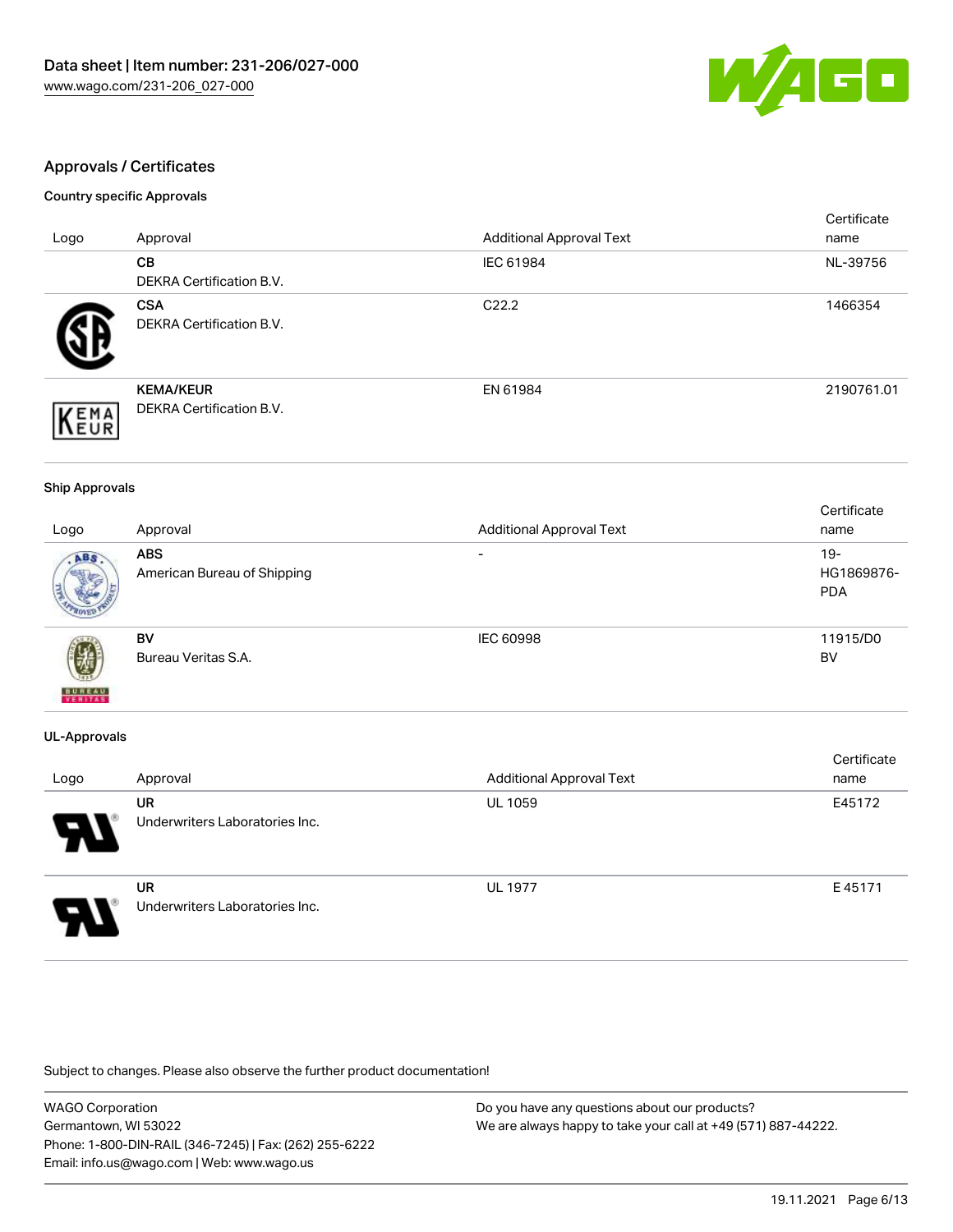

### **Counterpart**

| ï |
|---|
|   |

#### Item no.731-606

| 1-conductor male connector; CAGE CLAMP <sup>®</sup> ; 2.5 mm <sup>2</sup> ; Pin spacing 7.5 mm; 6-pole; 2,50 mm <sup>2</sup> ; | www.wago.com/731-606 |
|--------------------------------------------------------------------------------------------------------------------------------|----------------------|
| gray                                                                                                                           |                      |



# Item no.231-236/001-000

Male header; 6-pole; THT; 1.0 x 1.0 mm solder pin; straight; pin spacing 7.5 mm; gray [000](https://www.wago.com/231-236/001-000)



# Item no.231-836/001-000

THT male header; 1.0 x 1.0 mm solder pin; angled; Pin spacing 7.5 mm; 6-pole; gray

[www.wago.com/231-836/001-](https://www.wago.com/231-836/001-000) [000](https://www.wago.com/231-836/001-000)

[www.wago.com/231-236/001-](https://www.wago.com/231-236/001-000)

# Optional accessories

#### Insulations stops

| Insulation stop |  |
|-----------------|--|
|-----------------|--|

|                 | Item no.: 231-673<br>Insulation stop; 0.08-0.2 mm <sup>2</sup> / 0.2 mm <sup>2</sup> "s"; white                        | www.wago.com/231-673 |
|-----------------|------------------------------------------------------------------------------------------------------------------------|----------------------|
|                 | Item no.: 231-674<br>Insulation stop; 0.25 - 0.5 mm <sup>2</sup> ; light gray                                          | www.wago.com/231-674 |
|                 | Item no.: 231-675<br>Insulation stop; 0.75 - 1 mm <sup>2</sup> ; dark gray                                             | www.wago.com/231-675 |
| Cover           |                                                                                                                        |                      |
| Cover           |                                                                                                                        |                      |
|                 | Item no.: 231-668<br>Lockout caps; for covering unused clamping units; gray                                            | www.wago.com/231-668 |
| <b>Ferrules</b> |                                                                                                                        |                      |
| Ferrule         |                                                                                                                        |                      |
|                 | Item no.: 216-101<br>Ferrule; Sleeve for 0.5 mm <sup>2</sup> / AWG 22; uninsulated; electro-tin plated; silver-colored | www.wago.com/216-101 |
|                 | Item no.: 216-104                                                                                                      |                      |
|                 | Ferrule; Sleeve for 1.5 mm <sup>2</sup> / AWG 16; uninsulated; electro-tin plated; silver-colored                      | www.wago.com/216-104 |
|                 | Item no.: 216-106<br>Ferrule; Sleeve for 2.5 mm <sup>2</sup> / AWG 14; uninsulated; electro-tin plated; silver-colored | www.wago.com/216-106 |

ł

Subject to changes. Please also observe the further product documentation!

WAGO Corporation Germantown, WI 53022 Phone: 1-800-DIN-RAIL (346-7245) | Fax: (262) 255-6222 Email: info.us@wago.com | Web: www.wago.us Do you have any questions about our products? We are always happy to take your call at +49 (571) 887-44222.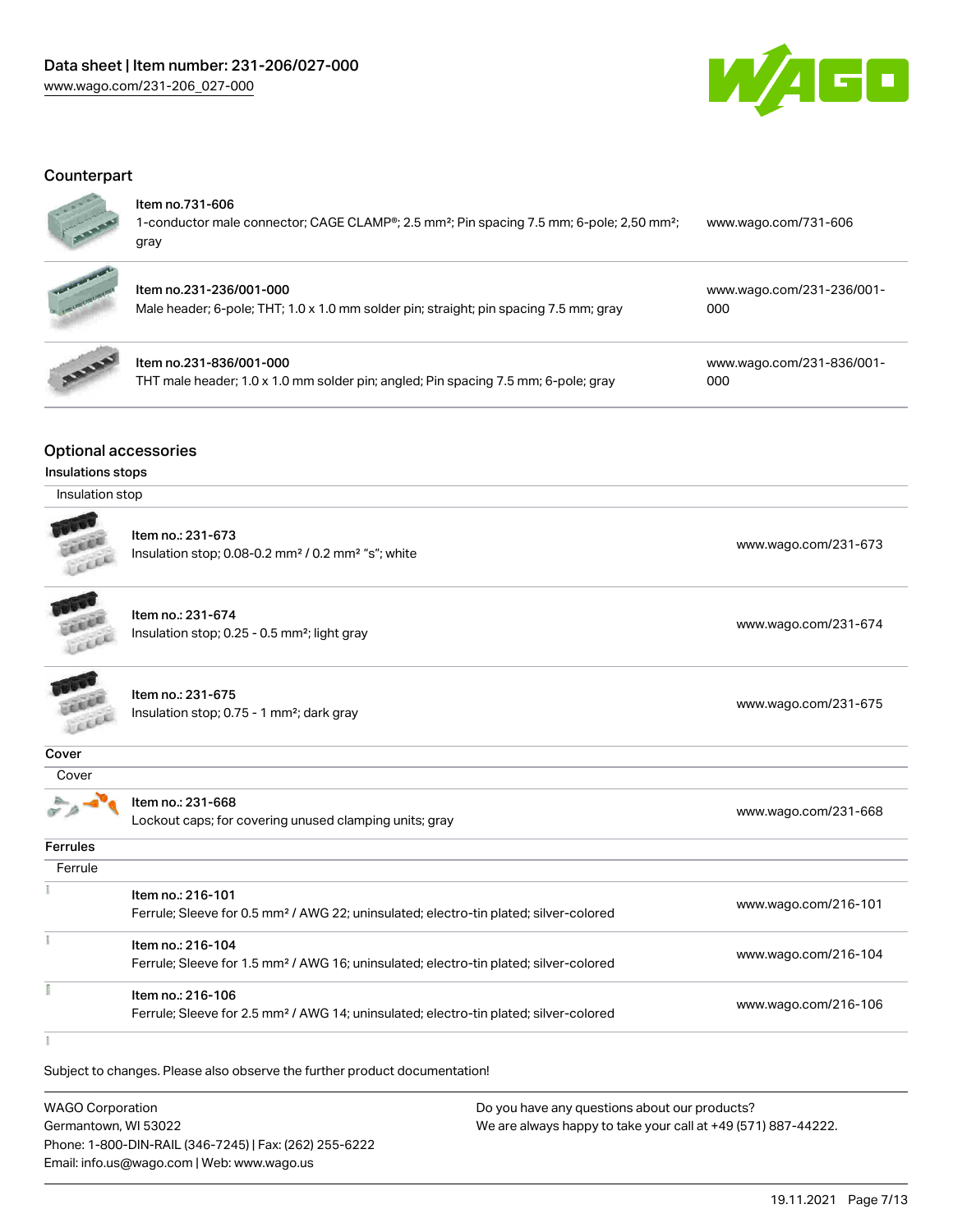Phone: 1-800-DIN-RAIL (346-7245) | Fax: (262) 255-6222

Email: info.us@wago.com | Web: www.wago.us

[www.wago.com/231-206\\_027-000](http://www.wago.com/231-206_027-000)



|                                                 | Item no.: 216-102<br>Ferrule; Sleeve for 0.75 mm <sup>2</sup> / AWG 20; uninsulated; electro-tin plated; silver-colored                                                                           |                                                                                                                | www.wago.com/216-102 |
|-------------------------------------------------|---------------------------------------------------------------------------------------------------------------------------------------------------------------------------------------------------|----------------------------------------------------------------------------------------------------------------|----------------------|
| ÷                                               | Item no.: 216-103<br>Ferrule; Sleeve for 1 mm <sup>2</sup> / AWG 18; uninsulated; electro-tin plated                                                                                              |                                                                                                                | www.wago.com/216-103 |
|                                                 | Item no.: 216-123<br>Ferrule; Sleeve for 1 mm <sup>2</sup> / AWG 18; uninsulated; electro-tin plated; silver-colored                                                                              |                                                                                                                | www.wago.com/216-123 |
|                                                 | Item no.: 216-122<br>Ferrule; Sleeve for 0.75 mm <sup>2</sup> / AWG 20; uninsulated; electro-tin plated; silver-colored                                                                           |                                                                                                                | www.wago.com/216-122 |
|                                                 | Item no.: 216-124<br>Ferrule; Sleeve for 1.5 mm <sup>2</sup> / AWG 16; uninsulated; electro-tin plated                                                                                            |                                                                                                                | www.wago.com/216-124 |
|                                                 | Item no.: 216-142<br>Ferrule; Sleeve for 0.75 mm <sup>2</sup> / 18 AWG; uninsulated; electro-tin plated; electrolytic copper; gastight<br>crimped; acc. to DIN 46228, Part 1/08.92                |                                                                                                                | www.wago.com/216-142 |
|                                                 | Item no.: 216-132<br>Ferrule; Sleeve for 0.34 mm <sup>2</sup> / AWG 24; uninsulated; electro-tin plated                                                                                           |                                                                                                                | www.wago.com/216-132 |
|                                                 | Item no.: 216-121<br>Ferrule; Sleeve for 0.5 mm <sup>2</sup> / AWG 22; uninsulated; electro-tin plated; silver-colored                                                                            |                                                                                                                | www.wago.com/216-121 |
|                                                 | Item no.: 216-143<br>Ferrule; Sleeve for 1 mm <sup>2</sup> / AWG 18; uninsulated; electro-tin plated; electrolytic copper; gastight<br>crimped; acc. to DIN 46228, Part 1/08.92                   |                                                                                                                | www.wago.com/216-143 |
|                                                 | Item no.: 216-131<br>Ferrule; Sleeve for 0.25 mm <sup>2</sup> / AWG 24; uninsulated; electro-tin plated; silver-colored                                                                           |                                                                                                                | www.wago.com/216-131 |
|                                                 | Item no.: 216-141<br>Ferrule; Sleeve for 0.5 mm <sup>2</sup> / 20 AWG; uninsulated; electro-tin plated; electrolytic copper; gastight<br>crimped; acc. to DIN 46228, Part 1/08.92                 |                                                                                                                | www.wago.com/216-141 |
|                                                 | Item no.: 216-152<br>Ferrule; Sleeve for 0.34 mm <sup>2</sup> / AWG 24; uninsulated; electro-tin plated                                                                                           |                                                                                                                | www.wago.com/216-152 |
|                                                 | Item no.: 216-203<br>Ferrule; Sleeve for 1 mm <sup>2</sup> / AWG 18; insulated; electro-tin plated; red                                                                                           |                                                                                                                | www.wago.com/216-203 |
|                                                 | Item no.: 216-202<br>Ferrule; Sleeve for 0.75 mm <sup>2</sup> / 18 AWG; insulated; electro-tin plated; gray                                                                                       |                                                                                                                | www.wago.com/216-202 |
|                                                 | Item no.: 216-151<br>Ferrule; Sleeve for 0.25 mm <sup>2</sup> / AWG 24; uninsulated; electro-tin plated                                                                                           |                                                                                                                | www.wago.com/216-151 |
| Â                                               | Item no.: 216-204<br>Ferrule; Sleeve for 1.5 mm <sup>2</sup> / AWG 16; insulated; electro-tin plated; black                                                                                       |                                                                                                                | www.wago.com/216-204 |
|                                                 | Item no.: 216-144<br>Ferrule; Sleeve for 1.5 mm <sup>2</sup> / AWG 16; uninsulated; electro-tin plated; electrolytic copper; gastight<br>crimped; acc. to DIN 46228, Part 1/08.92; silver-colored |                                                                                                                | www.wago.com/216-144 |
|                                                 | Item no.: 216-201<br>Ferrule; Sleeve for 0.5 mm <sup>2</sup> / 20 AWG; insulated; electro-tin plated; white                                                                                       |                                                                                                                | www.wago.com/216-201 |
|                                                 | Subject to changes. Please also observe the further product documentation!                                                                                                                        |                                                                                                                |                      |
| <b>WAGO Corporation</b><br>Germantown, WI 53022 |                                                                                                                                                                                                   | Do you have any questions about our products?<br>We are always happy to take your call at +49 (571) 887-44222. |                      |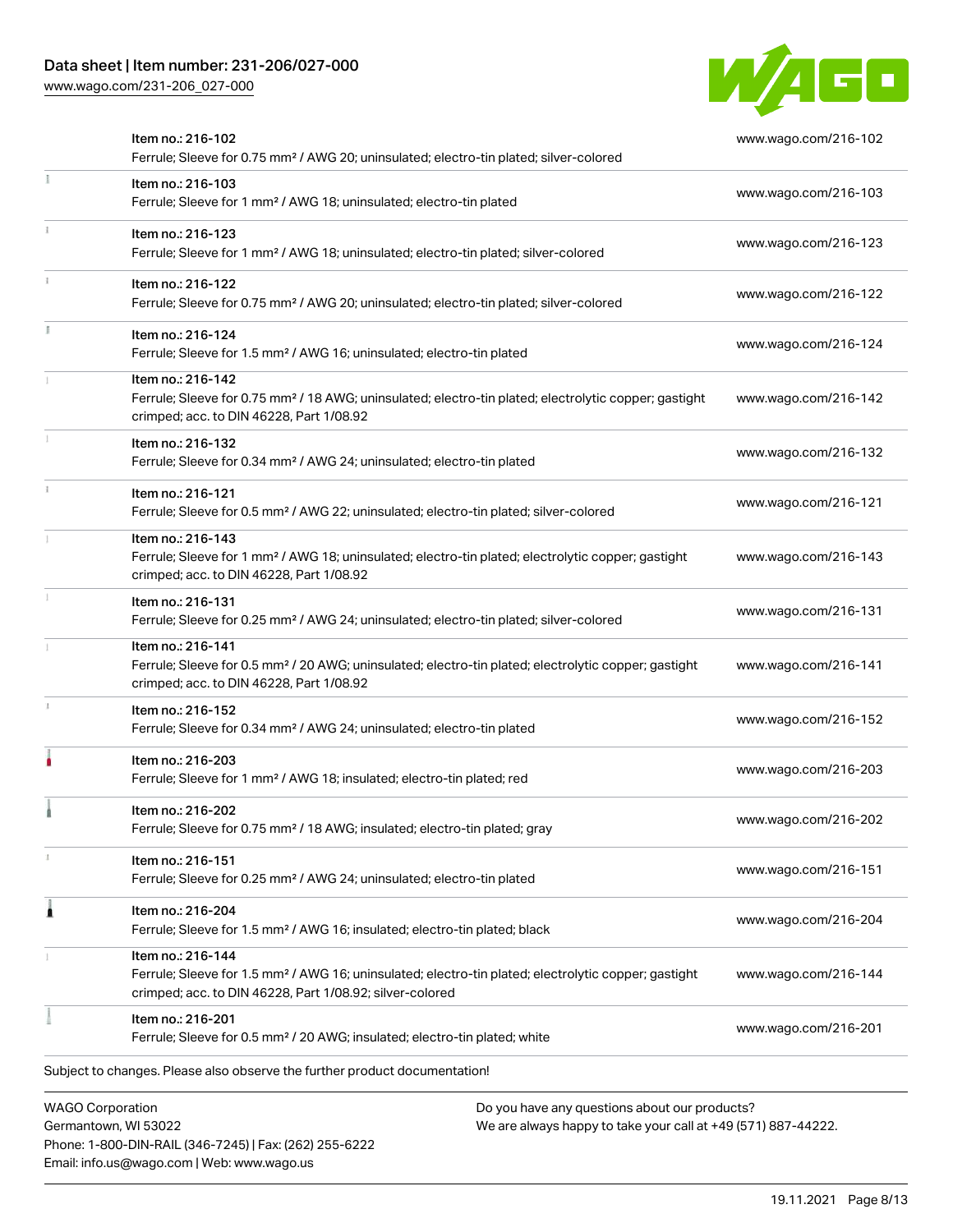[www.wago.com/231-206\\_027-000](http://www.wago.com/231-206_027-000)



|   | Item no.: 216-263                                                                                                                                                                      |                      |
|---|----------------------------------------------------------------------------------------------------------------------------------------------------------------------------------------|----------------------|
|   | Ferrule; Sleeve for 1 mm <sup>2</sup> / AWG 18; insulated; electro-tin plated; electrolytic copper; gastight crimped; www.wago.com/216-263<br>acc. to DIN 46228, Part 4/09.90; red     |                      |
| Â | Item no.: 216-264<br>Ferrule; Sleeve for 1.5 mm <sup>2</sup> / AWG 16; insulated; electro-tin plated; electrolytic copper; gastight<br>crimped; acc. to DIN 46228, Part 4/09.90; black | www.wago.com/216-264 |
| 1 | Item no.: 216-284<br>Ferrule; Sleeve for 1.5 mm <sup>2</sup> / AWG 16; insulated; electro-tin plated; electrolytic copper; gastight<br>crimped; acc. to DIN 46228, Part 4/09.90; black | www.wago.com/216-284 |
|   | Item no.: 216-262<br>Ferrule; Sleeve for 0.75 mm <sup>2</sup> / 18 AWG; insulated; electro-tin plated; electrolytic copper; gastight<br>crimped; acc. to DIN 46228, Part 4/09.90; gray | www.wago.com/216-262 |
|   | Item no.: 216-301<br>Ferrule; Sleeve for 0.25 mm <sup>2</sup> / AWG 24; insulated; electro-tin plated; yellow                                                                          | www.wago.com/216-301 |
|   | Item no.: 216-321<br>Ferrule; Sleeve for 0.25 mm <sup>2</sup> / AWG 24; insulated; electro-tin plated; yellow                                                                          | www.wago.com/216-321 |
|   | Item no.: 216-322<br>Ferrule; Sleeve for 0.34 mm <sup>2</sup> / 22 AWG; insulated; electro-tin plated; green                                                                           | www.wago.com/216-322 |
|   | Item no.: 216-302                                                                                                                                                                      |                      |

Subject to changes. Please also observe the further product documentation!

| <b>WAGO Corporation</b>                                |
|--------------------------------------------------------|
| Germantown, WI 53022                                   |
| Phone: 1-800-DIN-RAIL (346-7245)   Fax: (262) 255-6222 |
| Email: info.us@wago.com   Web: www.wago.us             |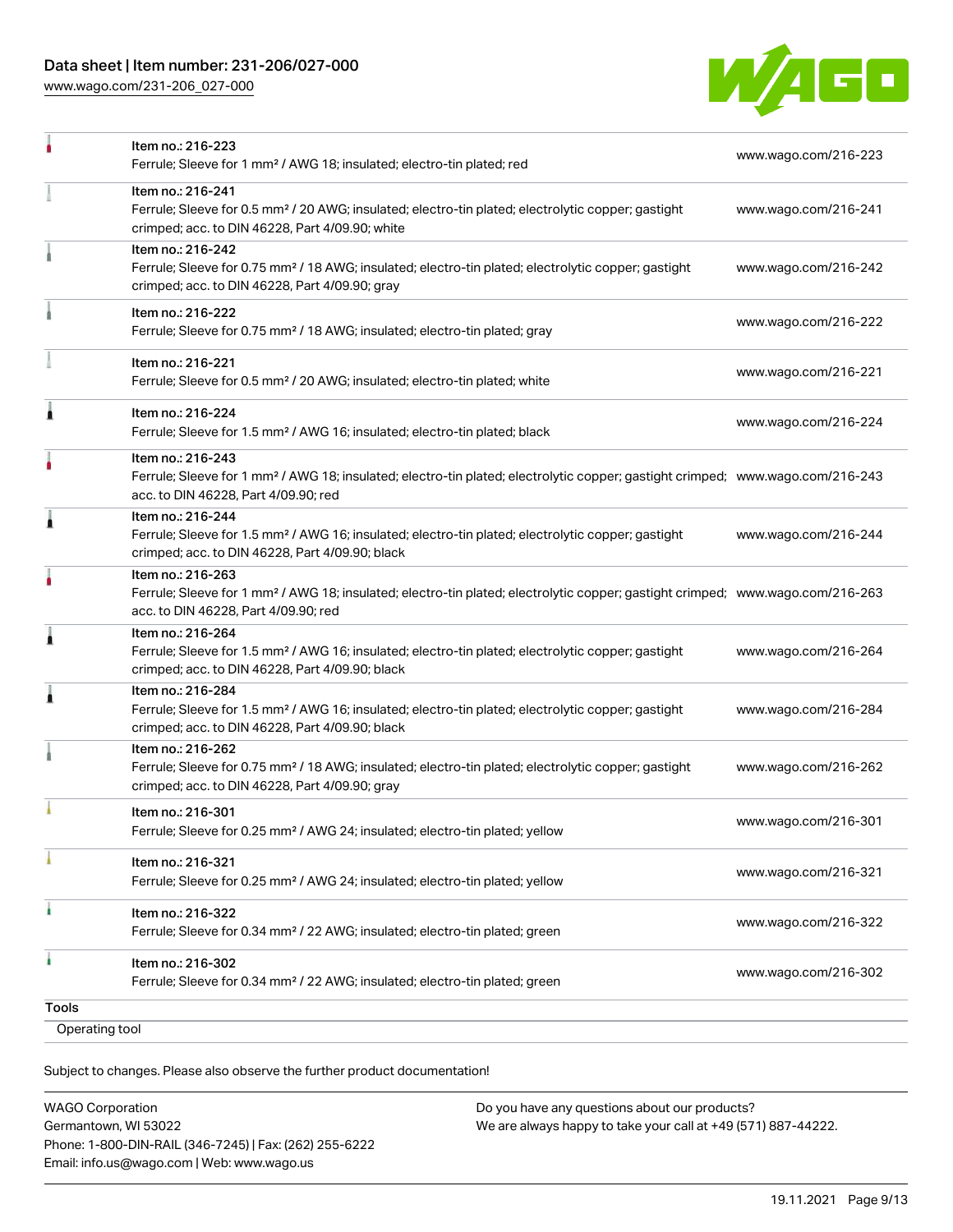Phone: 1-800-DIN-RAIL (346-7245) | Fax: (262) 255-6222

Email: info.us@wago.com | Web: www.wago.us

[www.wago.com/231-206\\_027-000](http://www.wago.com/231-206_027-000)



|                                                                                                                                                                   | Item no.: 210-657<br>Operating tool; Blade: 3.5 x 0.5 mm; with a partially insulated shaft; short; multicoloured                                                                               |            | www.wago.com/210-657             |                      |
|-------------------------------------------------------------------------------------------------------------------------------------------------------------------|------------------------------------------------------------------------------------------------------------------------------------------------------------------------------------------------|------------|----------------------------------|----------------------|
|                                                                                                                                                                   | Item no.: 210-720<br>Operating tool; Blade: 3.5 x 0.5 mm; with a partially insulated shaft; multicoloured                                                                                      |            | www.wago.com/210-720             |                      |
|                                                                                                                                                                   | Item no.: 231-131<br>Operating tool; made of insulating material; 1-way; loose; white                                                                                                          |            |                                  | www.wago.com/231-131 |
|                                                                                                                                                                   | Item no.: 231-291<br>Operating tool; made of insulating material; 1-way; loose; red                                                                                                            |            |                                  | www.wago.com/231-291 |
| <b>Testing accessories</b><br>Testing accessories                                                                                                                 |                                                                                                                                                                                                |            |                                  |                      |
|                                                                                                                                                                   |                                                                                                                                                                                                |            |                                  |                      |
|                                                                                                                                                                   | Item no.: 210-136<br>Test plug; 2 mm Ø; with 500 mm cable                                                                                                                                      |            |                                  | www.wago.com/210-136 |
|                                                                                                                                                                   | Item no.: 231-662<br>Test plugs for female connectors; for 7.5 mm and 7.62 mm pin spacing; 2,50 mm <sup>2</sup> ; light gray                                                                   |            | www.wago.com/231-662             |                      |
| Marking accessories                                                                                                                                               |                                                                                                                                                                                                |            |                                  |                      |
| Marking strip                                                                                                                                                     |                                                                                                                                                                                                |            |                                  |                      |
|                                                                                                                                                                   | Item no.: 210-331/750-202<br>Marking strips; as a DIN A4 sheet; MARKED; 1-16 (100x); Height of marker strip: 2.3 mm/0.091 in; Strip<br>length 182 mm; Horizontal marking; Self-adhesive; white |            | www.wago.com/210-331<br>/750-202 |                      |
|                                                                                                                                                                   | Item no.: 210-332/750-020<br>Marking strips; as a DIN A4 sheet; MARKED; 1-20 (80x); Height of marker strip: 3 mm; Strip length 182<br>mm; Horizontal marking; Self-adhesive; white             |            | www.wago.com/210-332<br>/750-020 |                      |
| <b>Downloads</b><br>Documentation<br><b>Additional Information</b>                                                                                                |                                                                                                                                                                                                |            |                                  |                      |
| Technical explanations                                                                                                                                            |                                                                                                                                                                                                | 2019 Apr 3 | pdf<br>2.0 MB                    | Download             |
| <b>CAD files</b>                                                                                                                                                  |                                                                                                                                                                                                |            |                                  |                      |
| CAD data                                                                                                                                                          |                                                                                                                                                                                                |            |                                  |                      |
|                                                                                                                                                                   | 2D/3D Models 231-206/027-000                                                                                                                                                                   |            | URL                              | Download             |
| <b>CAE</b> data                                                                                                                                                   |                                                                                                                                                                                                |            |                                  |                      |
|                                                                                                                                                                   | Subject to changes. Please also observe the further product documentation!                                                                                                                     |            |                                  |                      |
| <b>WAGO Corporation</b><br>Do you have any questions about our products?<br>Germantown, WI 53022<br>We are always happy to take your call at +49 (571) 887-44222. |                                                                                                                                                                                                |            |                                  |                      |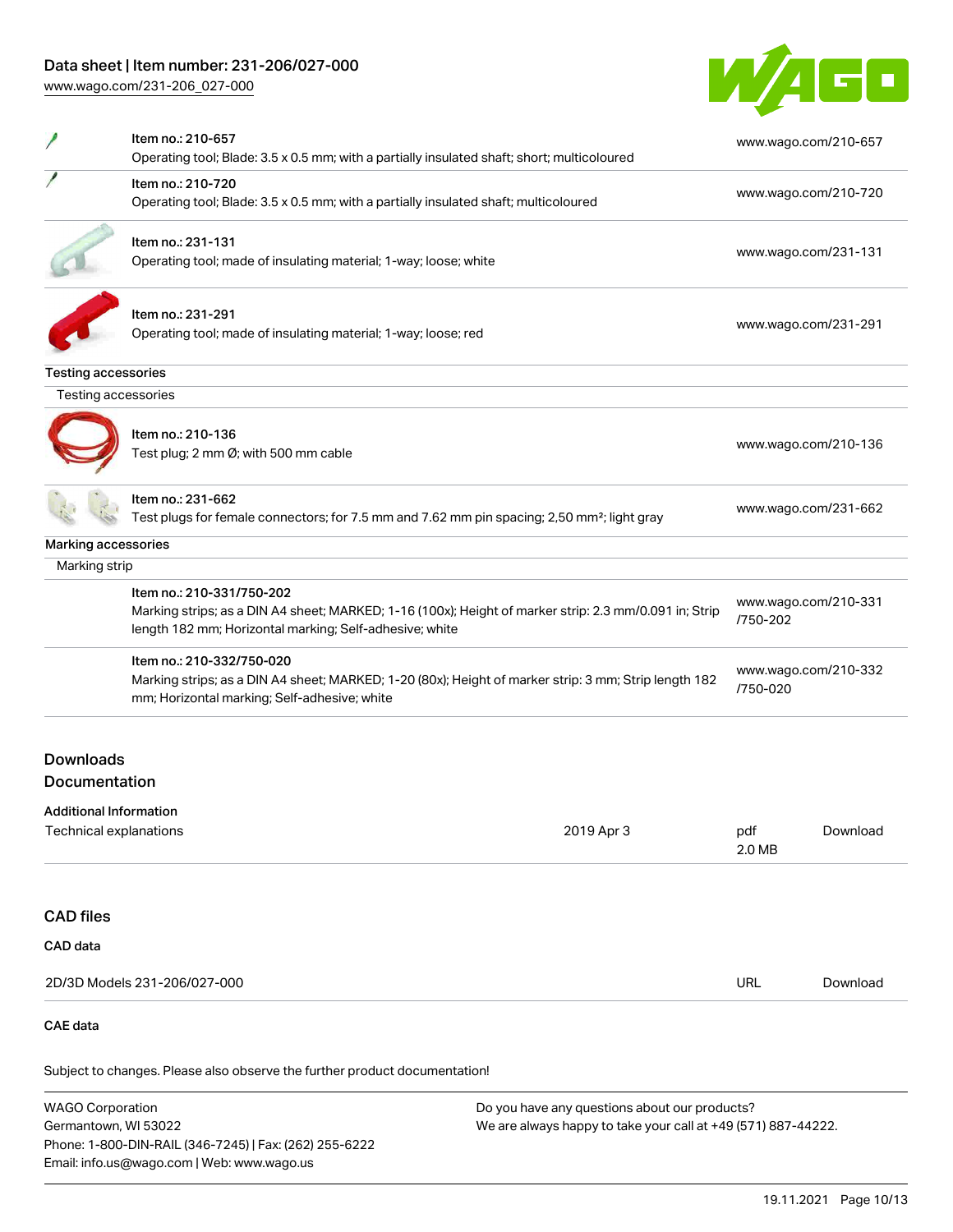

| EPLAN Data Portal 231-206/027-000       | URL | Download |
|-----------------------------------------|-----|----------|
| EPLAN Data Portal 231-206/027-000       | URL | Download |
| ZUKEN Portal 231-206/027-000            | URL | Download |
| <b>Environmental Product Compliance</b> |     |          |

#### Compliance Search

| Environmental Product Compliance 231-206/027-000                                                          | URL | Download |
|-----------------------------------------------------------------------------------------------------------|-----|----------|
| 1-conductor female connector; CAGE CLAMP <sup>®</sup> ; 2.5 mm <sup>2</sup> ; Pin spacing 7.5 mm; 6-pole; |     |          |
| clamping collar; 2,50 mm <sup>2</sup> ; gray                                                              |     |          |

# Installation Notes



Inserting a conductor via 3.5 mm screwdriver – CAGE CLAMP® actuation parallel to conductor entry.



Inserting a conductor via 3.5 mm screwdriver – CAGE CLAMP® actuation perpendicular to conductor entry.



Inserting a conductor into CAGE CLAMP® unit via operating lever (231-291).



Inserting a conductor via operating tool.

Subject to changes. Please also observe the further product documentation!

WAGO Corporation Germantown, WI 53022 Phone: 1-800-DIN-RAIL (346-7245) | Fax: (262) 255-6222 Email: info.us@wago.com | Web: www.wago.us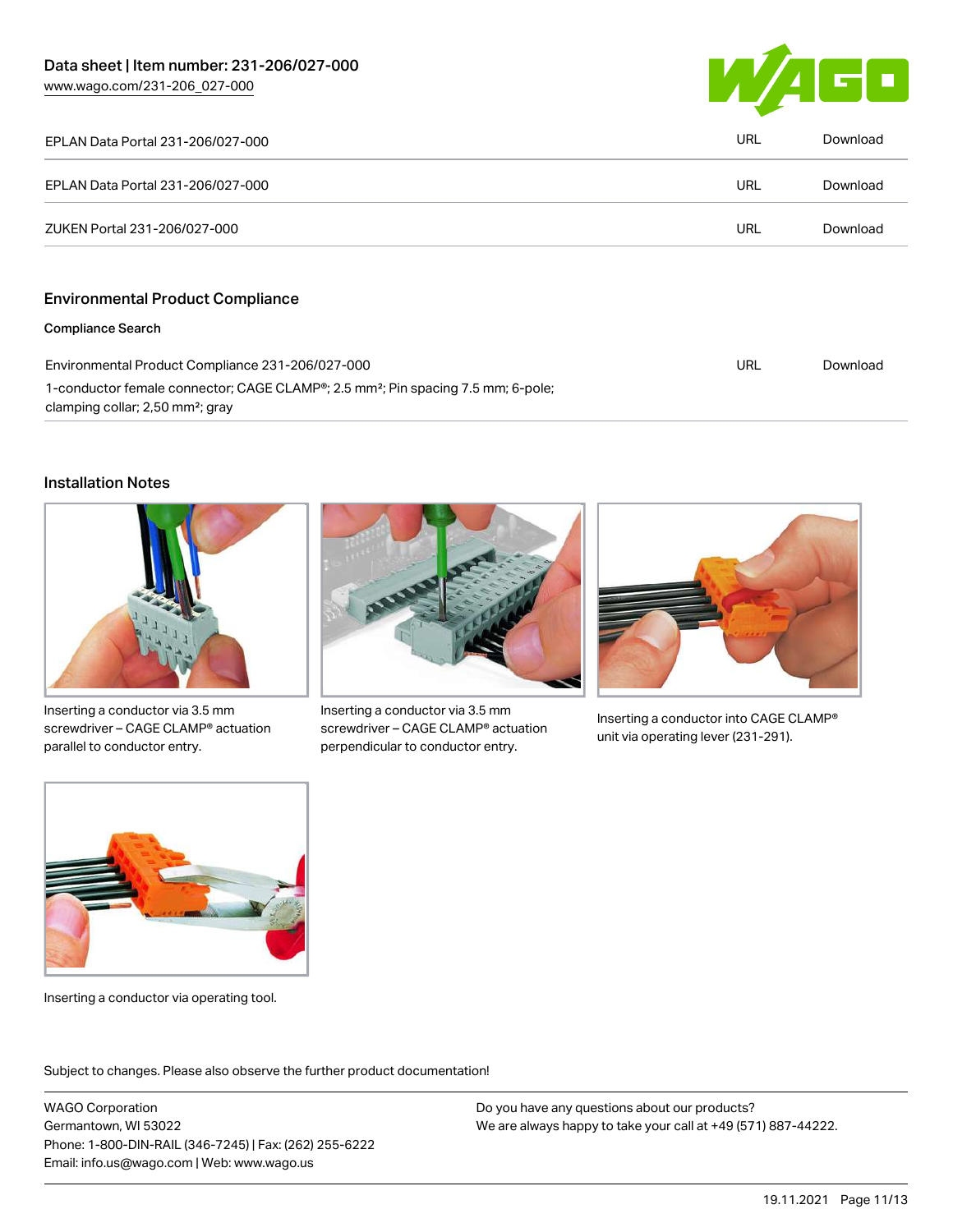



Coding a female connector by removing coding finger(s).



Testing – female connector with CAGE CLAMP®

Integrated test ports for testing perpendicular to conductor entry via 2 or 2.3 mm Ø test plug

#### Installation



Male connector with strain relief plate



Strain relief housing shown with a male connector equipped with CAGE CLAMP®

Subject to changes. Please also observe the further product documentation!

WAGO Corporation Germantown, WI 53022 Phone: 1-800-DIN-RAIL (346-7245) | Fax: (262) 255-6222 Email: info.us@wago.com | Web: www.wago.us